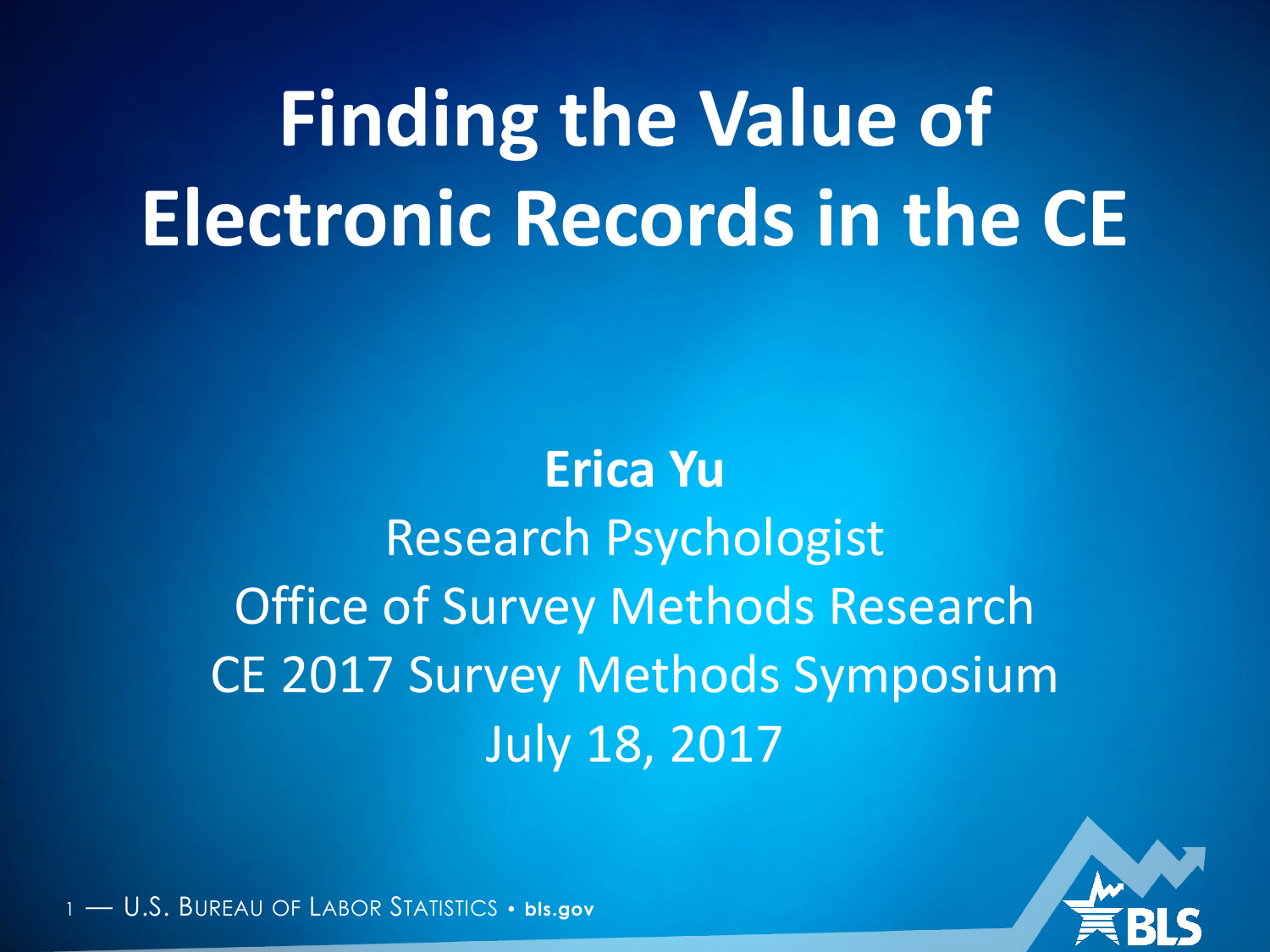#### **A New Opportunity for Records Use**

#### ■ Current CE:

- ▶ One interview per wave
- ▶ Encouragement in the advance mailing and during the interview that information can be found on records

#### Redesigned CE:

- **Two interviews separated by one week**
- ▶ New opportunity at Visit 1 to encourage records collection in preparation for Visit 2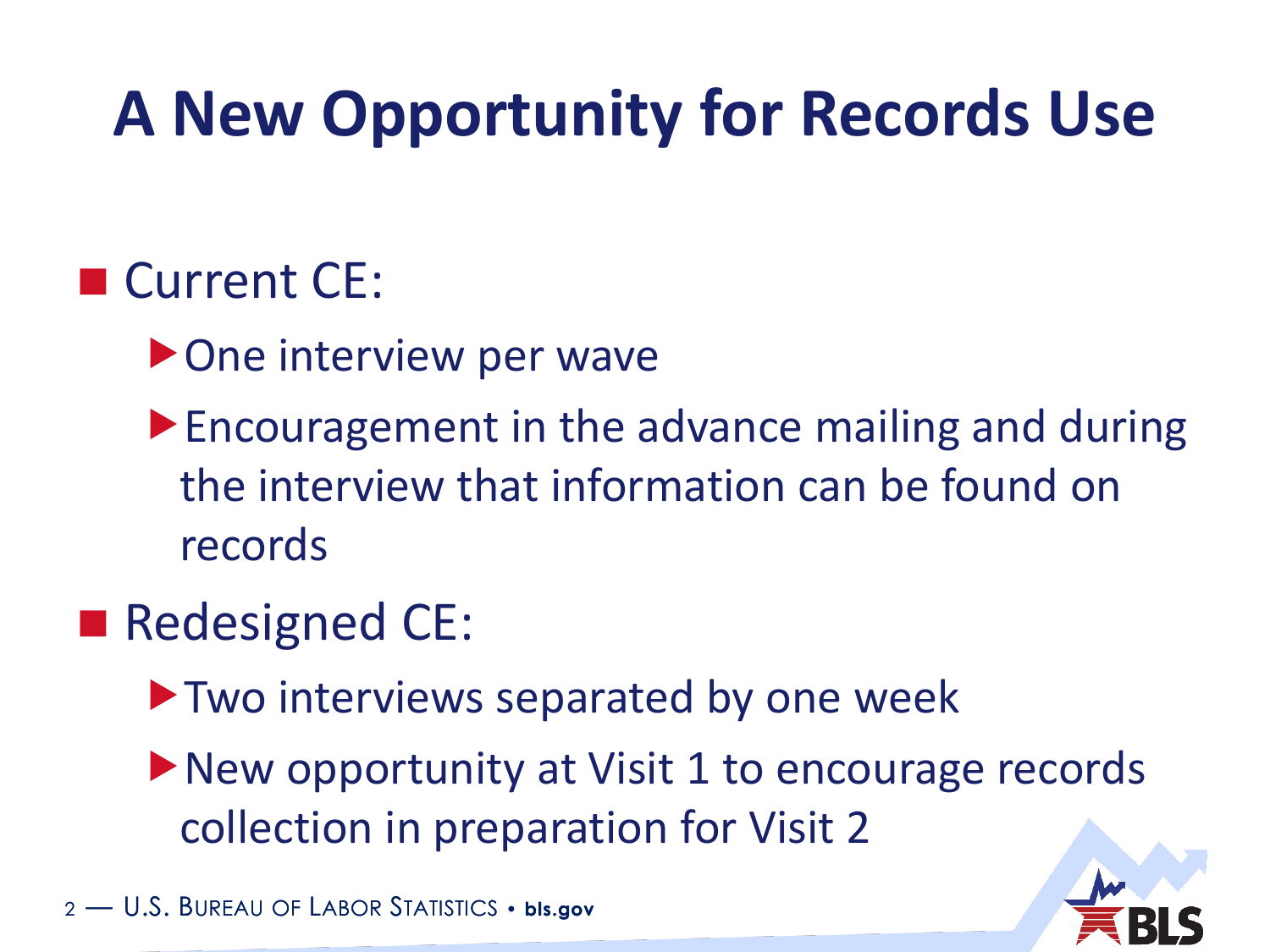#### **Instructing Respondents to Collect Electronic Records**

**Focus on electronic records** 

- Goal 1: Collect primary records wherever possible (rather than secondary records)
- Goal 2: Store them in a systematic way that will make it easy to find records during the interview

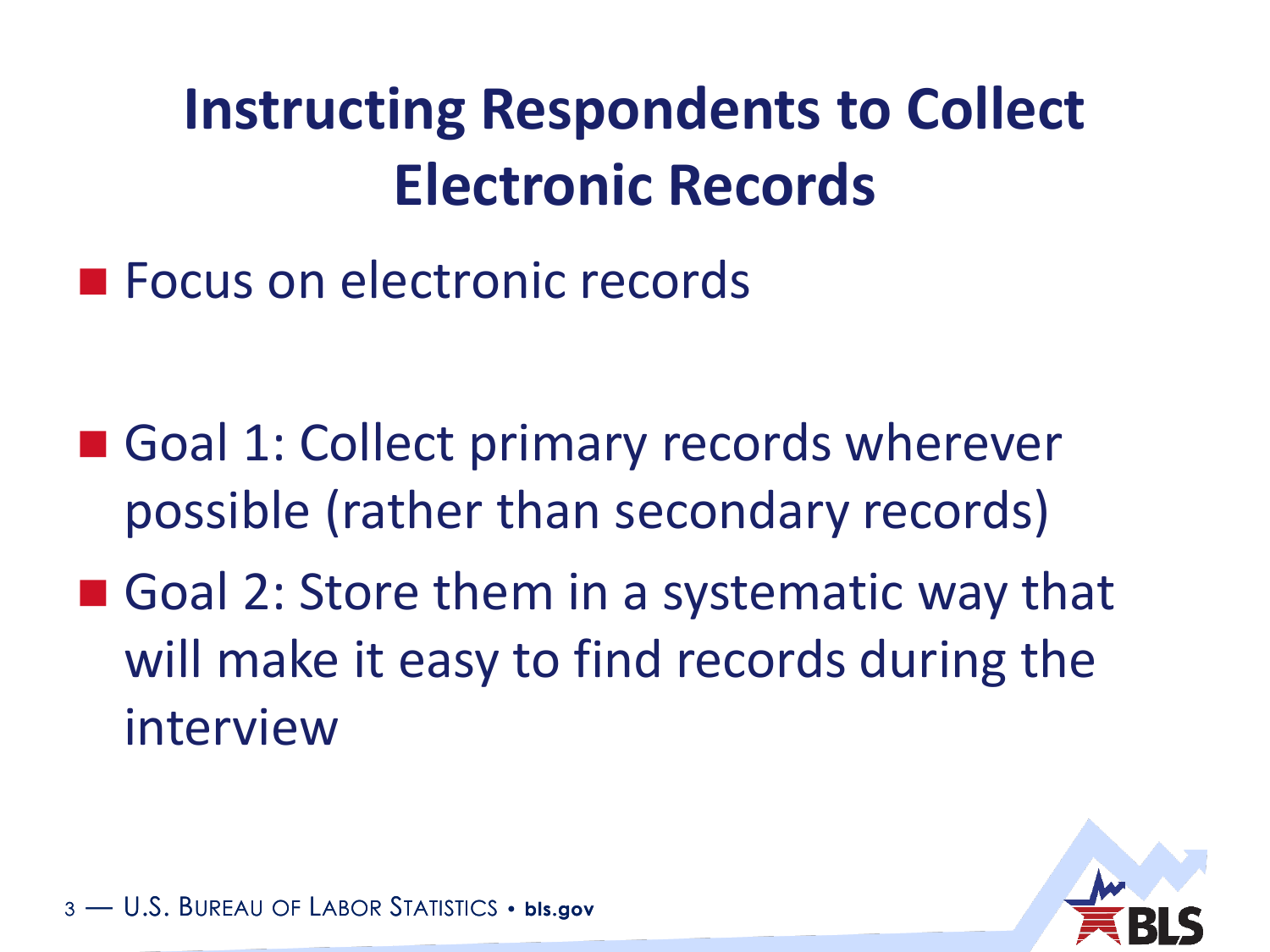### **Methods**

- 20 participants
	- ▶ Screened for regular use of electronic records
	- Paid \$80
- **Three-part lab study** 
	- ▶ Lab visit 1: Instructions
	- ▶ Homework: Collect records at home, take notes
	- ▶ Lab visit 2: Feedback on the process and share descriptions of what records were collected

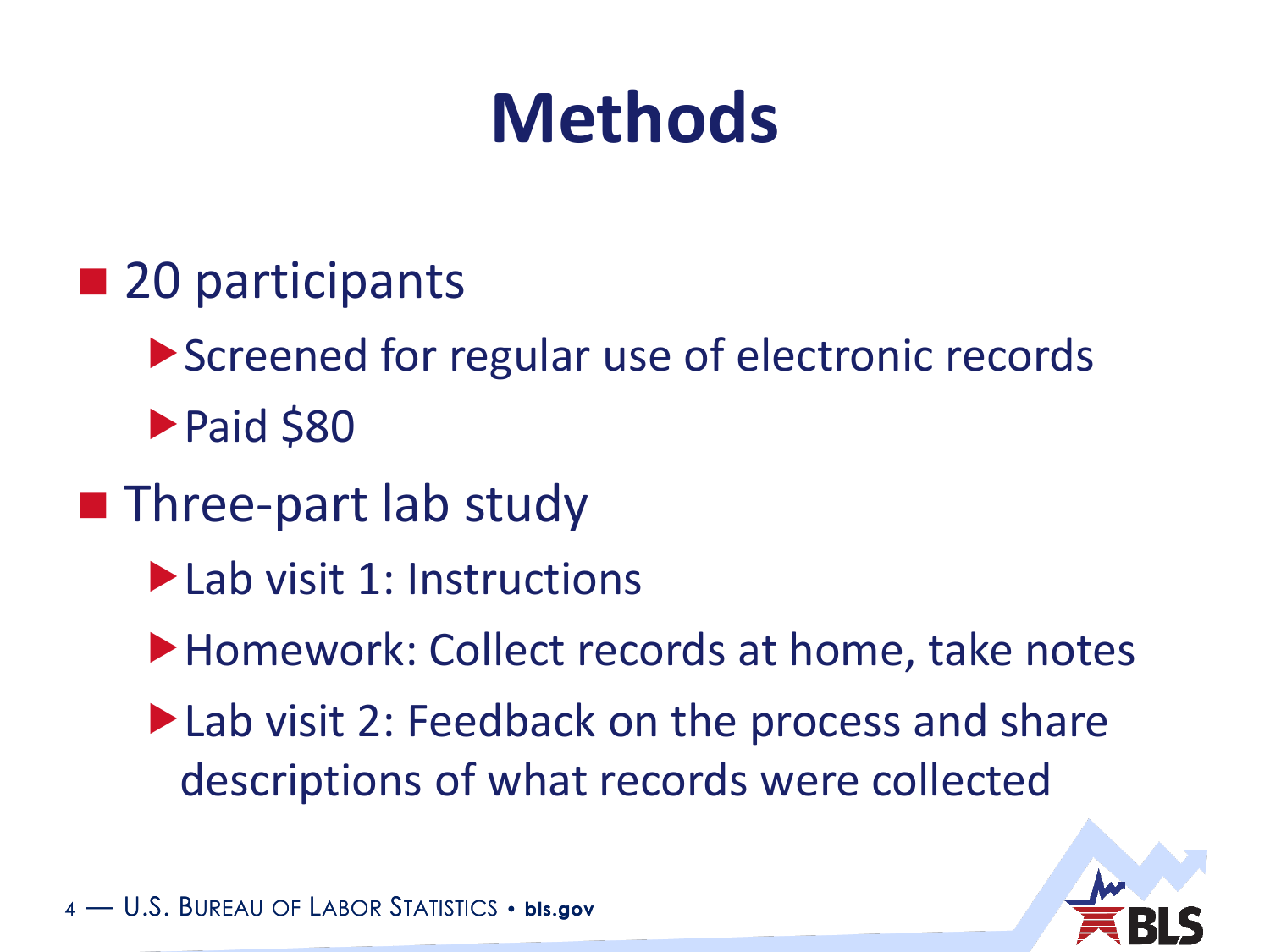# **Instructions (version 1)**

For online accounts:

Click on a link or icon like this to download a PDF of the record.



Save the PDF to the "Records Interview" folder you just created. Give the file a name that will help you to find it  $-$  like, "Electricity June" or "Creditcard July".

Or you can click on  $\cos$  or Tools > File > Save as to open a menu. Or, use your mouse to right-click anywhere on the screen. Be sure



to select "Webpage, complete (\*htm; \*.html)."

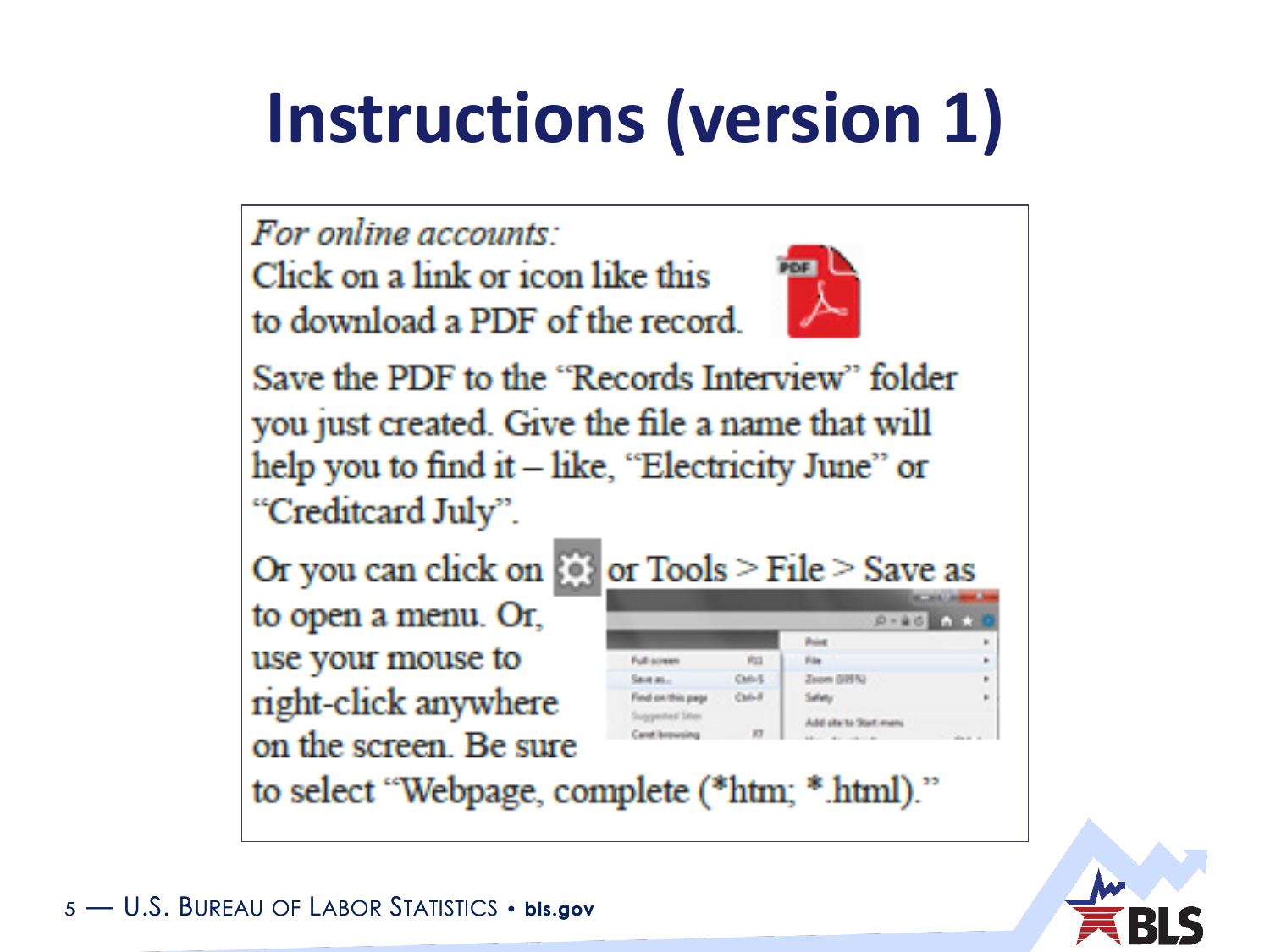# **Instructions (version 2)**

To download a PDF:

Click on a link to a PDF or an icon like this to download a PDF of the record.



In some browsers, you can click on **the or** Tools >  $File$  > Print and then choose to Save as a PDF.

To save a webpage:

Click on  $\circ$  or Tools > File > Save As or use your mouse to right-click anywhere on the screen. Be sure to select "Webpage, complete (\*htm;  $*$ .html $).$ "

Save the files to the "Records Interview" folder you just created. Give each file a name with the expense category or a description to help you find the expenses, like "MedicalCare June".

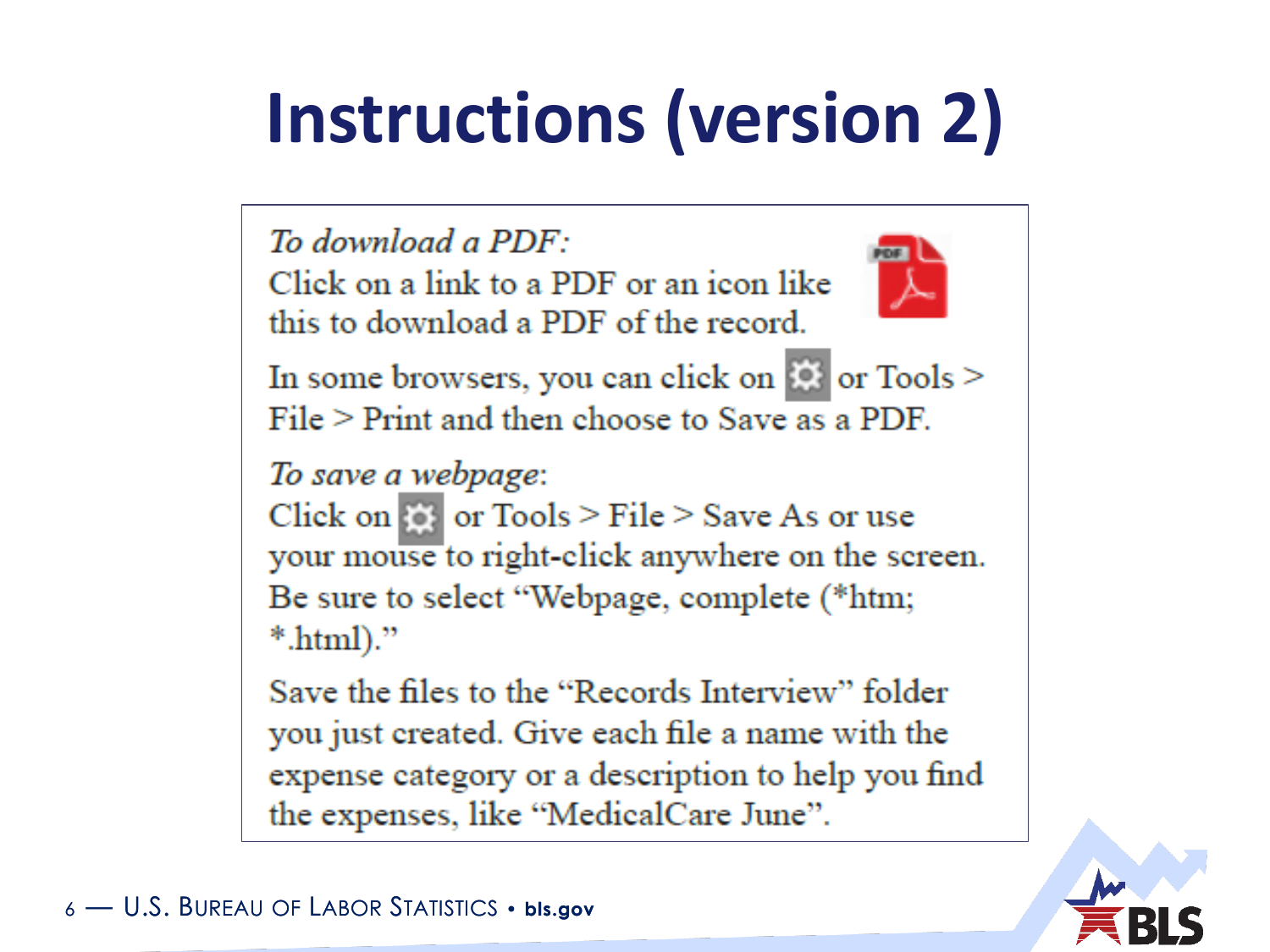# **Instructions (version 3)**

Tips for downloading records:



If the record is not a PDF, you may be able to: -Click on  $a \equiv$  menu in the upper right corner of your browser, and choose Print and Save as PDI -Use the menu bar across the top of your browser to click on  $File$   $\ge$  Print and then choose to Save as PDF

Alternatively, you may be able to:

-Use your mouse to right-click anywhere on the screen and select Save As

-Use the menu bar to select  $\text{File} \geq \text{Save As}$ 

In the window that pops up, be sure to select the option: "Webpage, complete (\*htm; \*.html)."

Save the files to the "Records Interview" folder you just created. Give each file a name with the expense category or a description to help you find the records later, like "MedicalCare June".

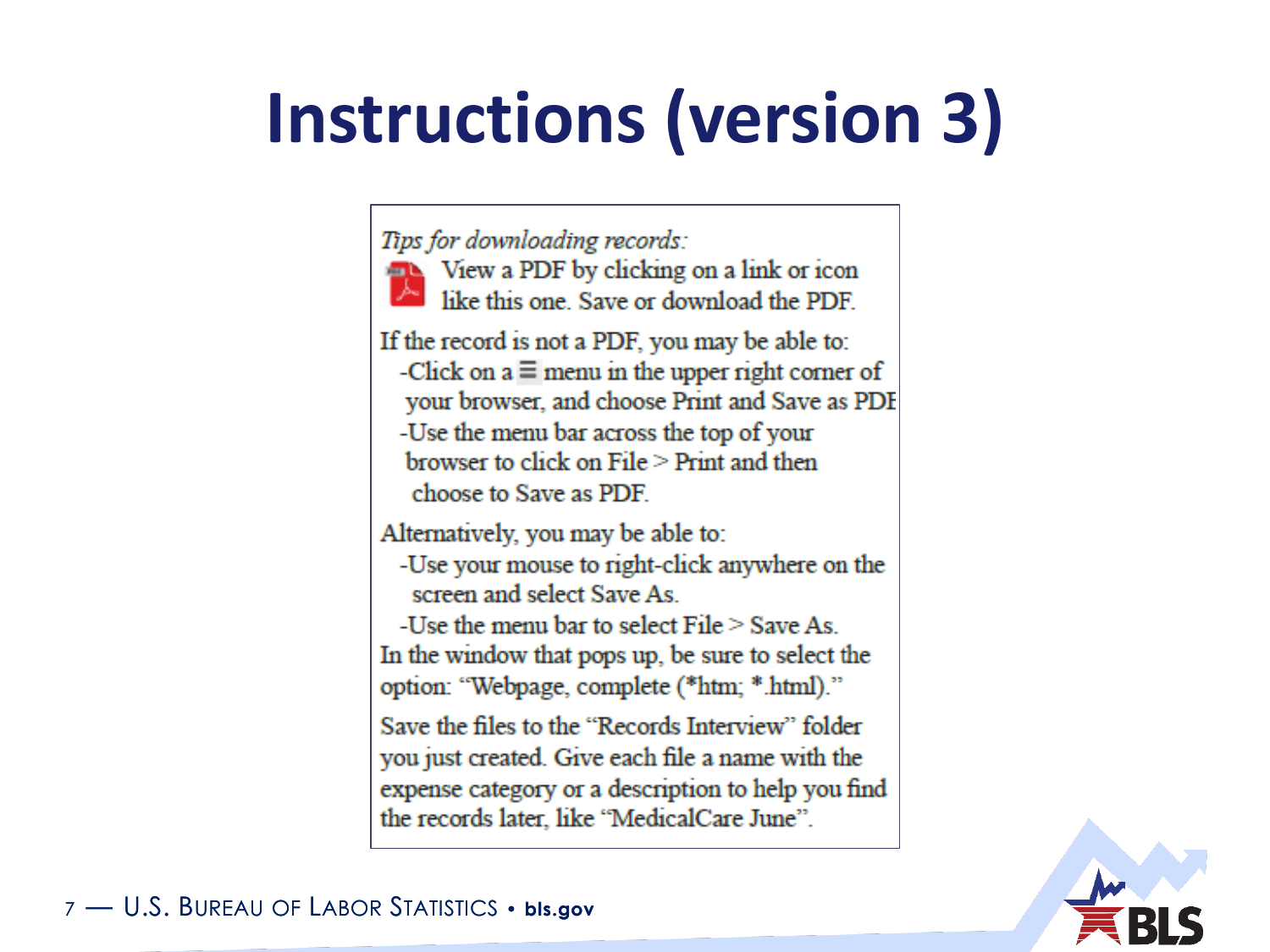### **Instructions (version 4)**

Tips for downloading records

Save records for offline access: Getting organized now can save time during the interview and ensure your records are ready even if your internet connection is slow or stops working.

Save in PDF format: For most records, PDF is the easiest format to use

Name your files with the expense and month: These labels will help you to find the records quickly during the interview. Here is an example:



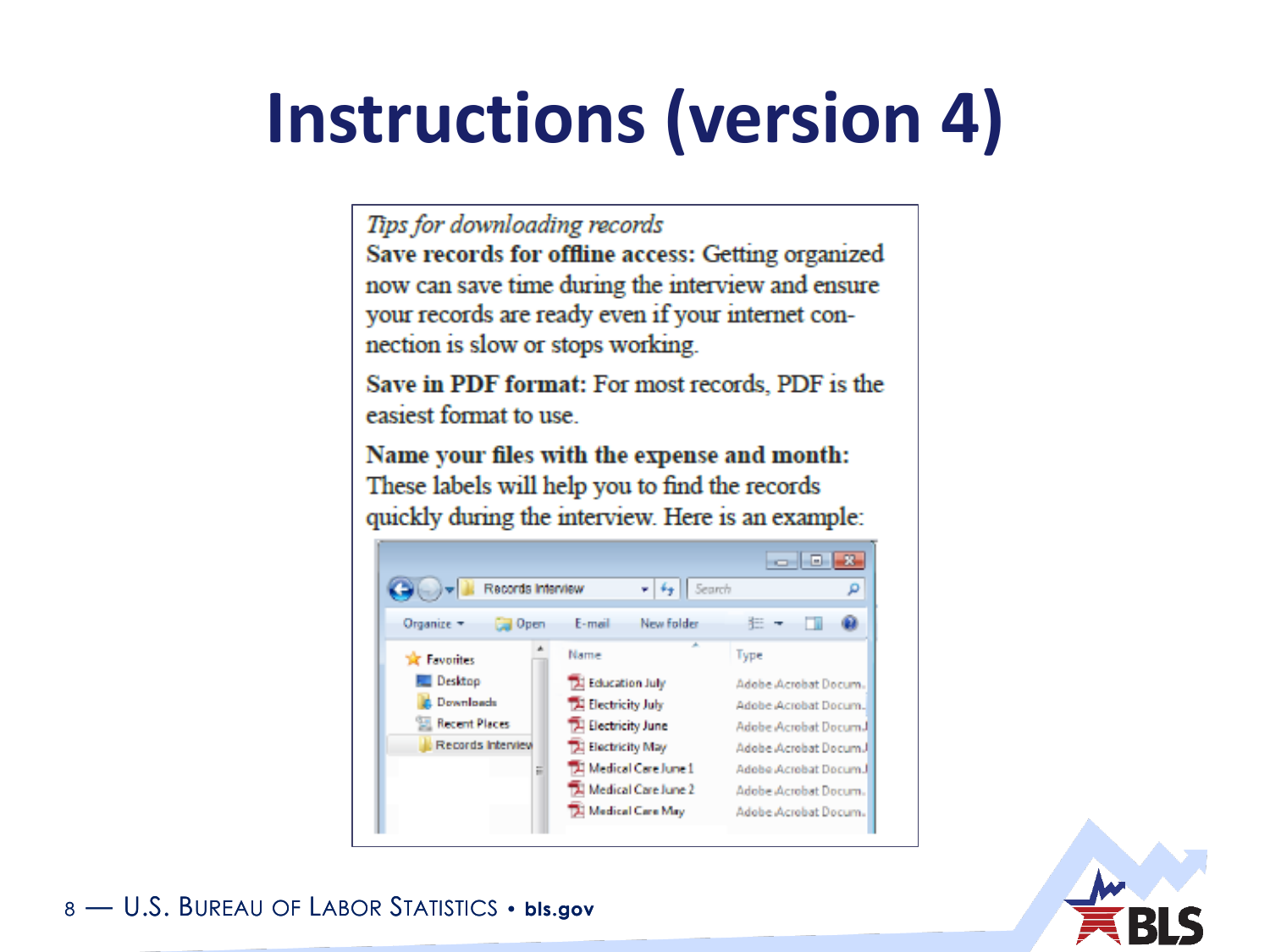### **Types of Records Collected**

| <b>Expense</b>          | <b>Had</b><br>expense | <b>Electronic</b><br>record | <b>Primary</b><br>record | <b>Secondary</b><br>record |
|-------------------------|-----------------------|-----------------------------|--------------------------|----------------------------|
| Mortgage                | 6                     | 6                           | 3                        | 3                          |
| Rent                    | 13                    | 10                          |                          | 9                          |
| Vehicle maintenance     | 8                     | 6                           | 1                        | 4                          |
| Internet                | 14                    | 14                          | 8                        | 4                          |
| <b>Medical services</b> | 10                    | 9                           | 4                        | 5                          |
| <b>Health insurance</b> | 13                    | 12                          | 12                       |                            |

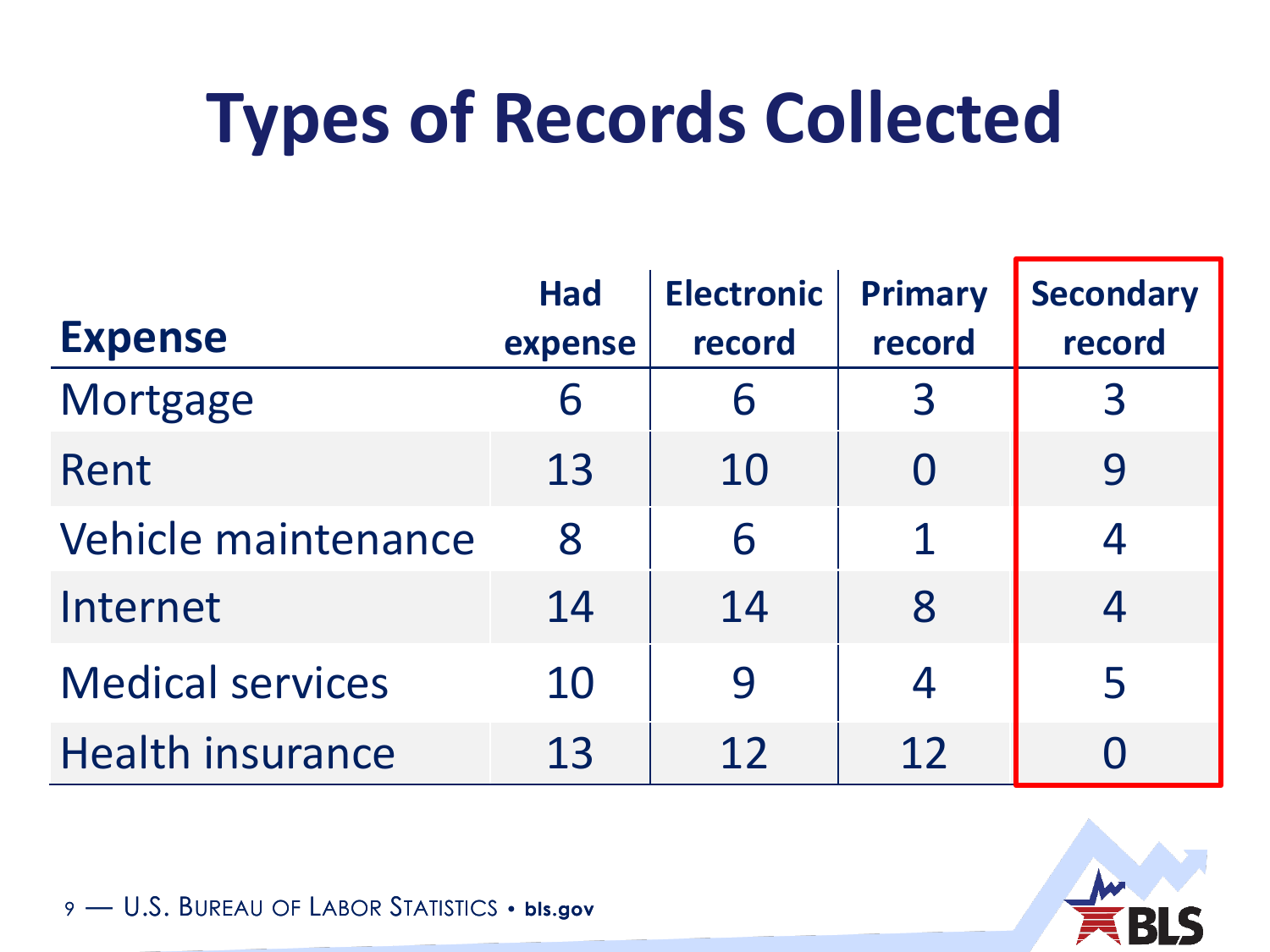# **Process of Collecting Electronic Records**

- **Strong preference to log-in as needed rather** than download in advance
	- ▶ Nature of online records
	- **Excessive burden**
	- **Smartphones**
- Range of website designs

Designed for the business-consumer relationship

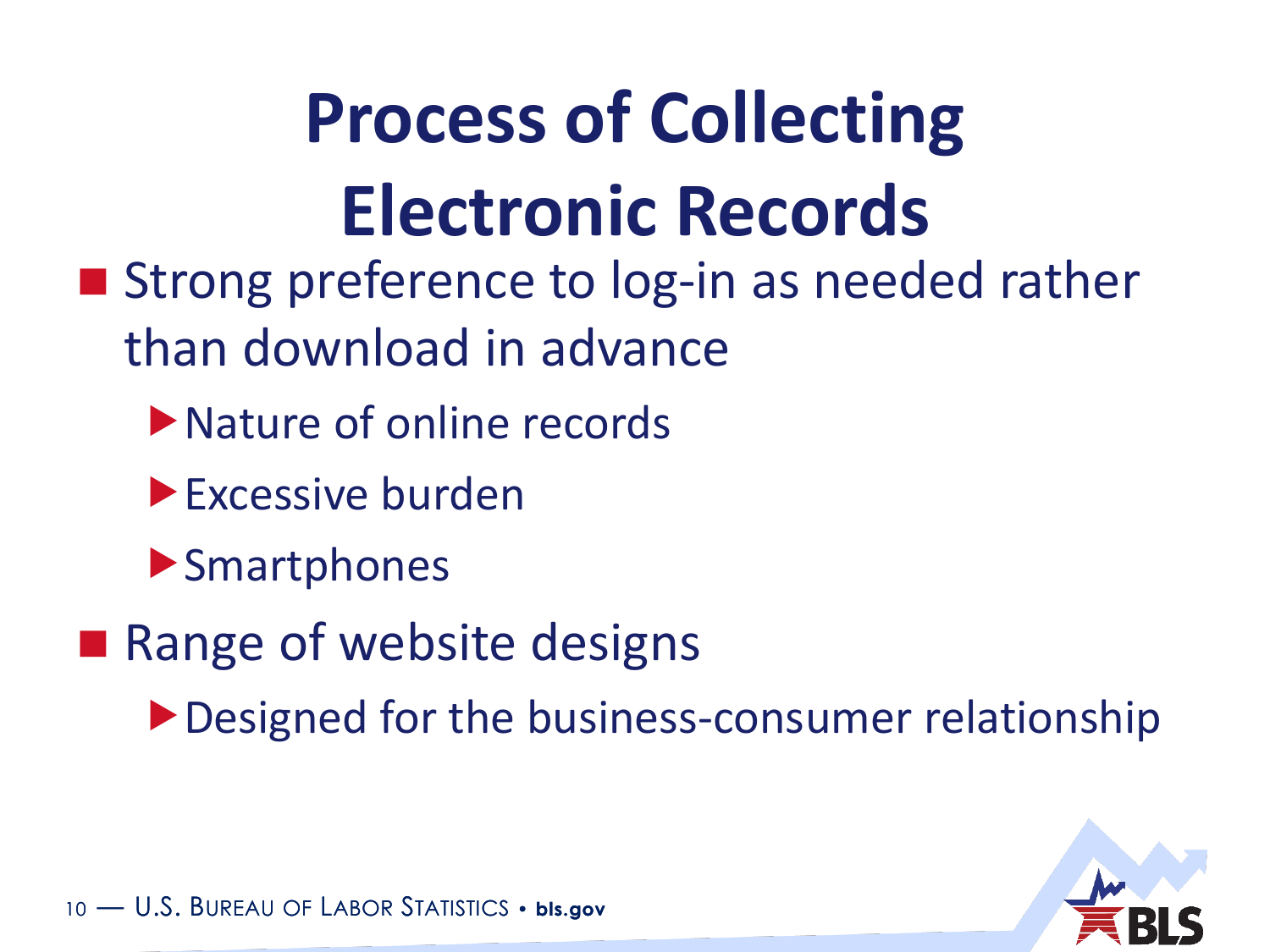# **Organizing Electronic Records**

#### **File location**

- Default download folder
- Create new folder
- **File names** 
	- By company name
	- ▶ By item category
	- ▶ By month

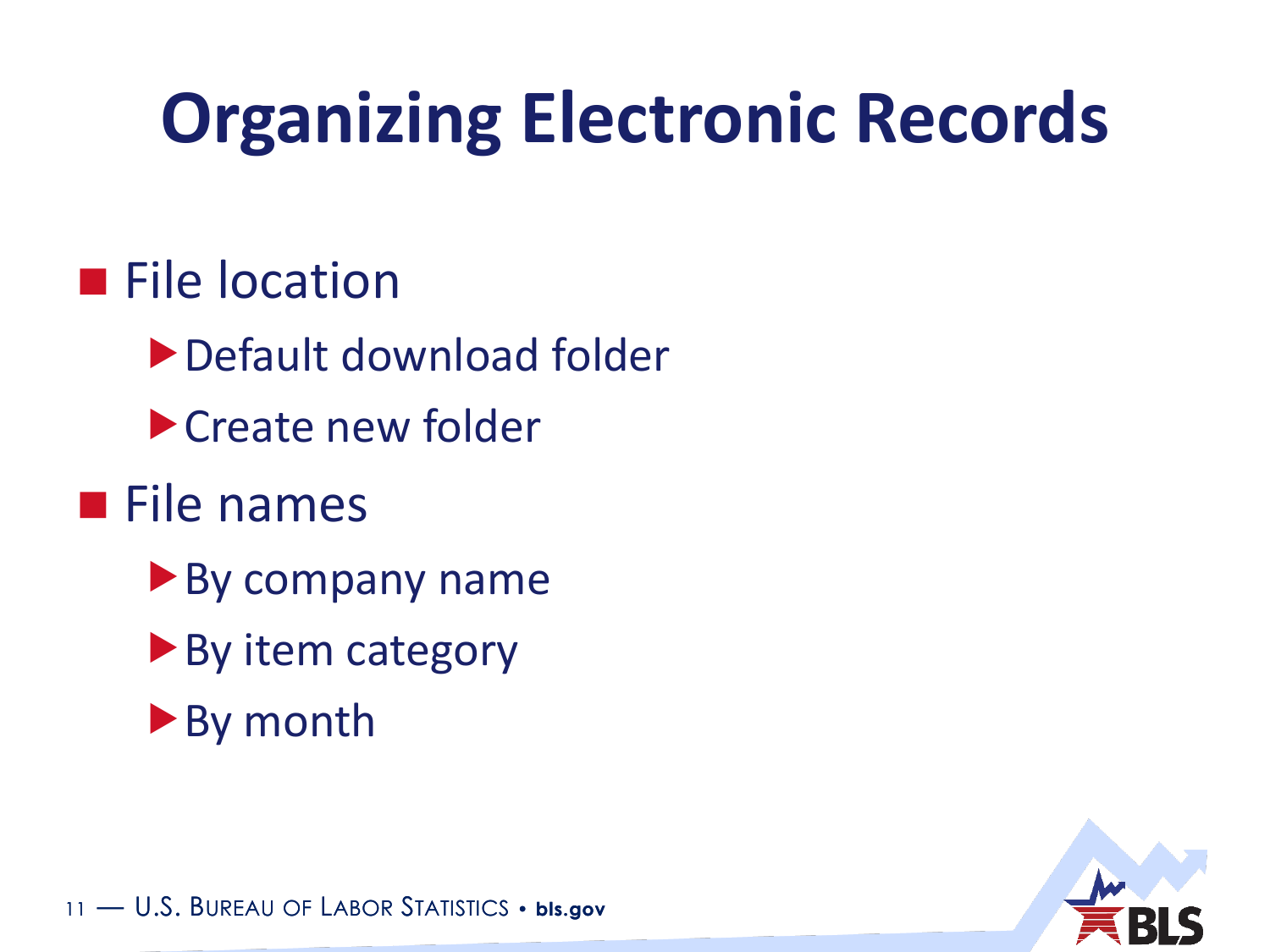### **Browser Instructions**

- **If** Instructions have to be simple enough for interviewers to explain and troubleshoot
- Accommodate different browsers and versions
- **Level of respondent tech knowledge**

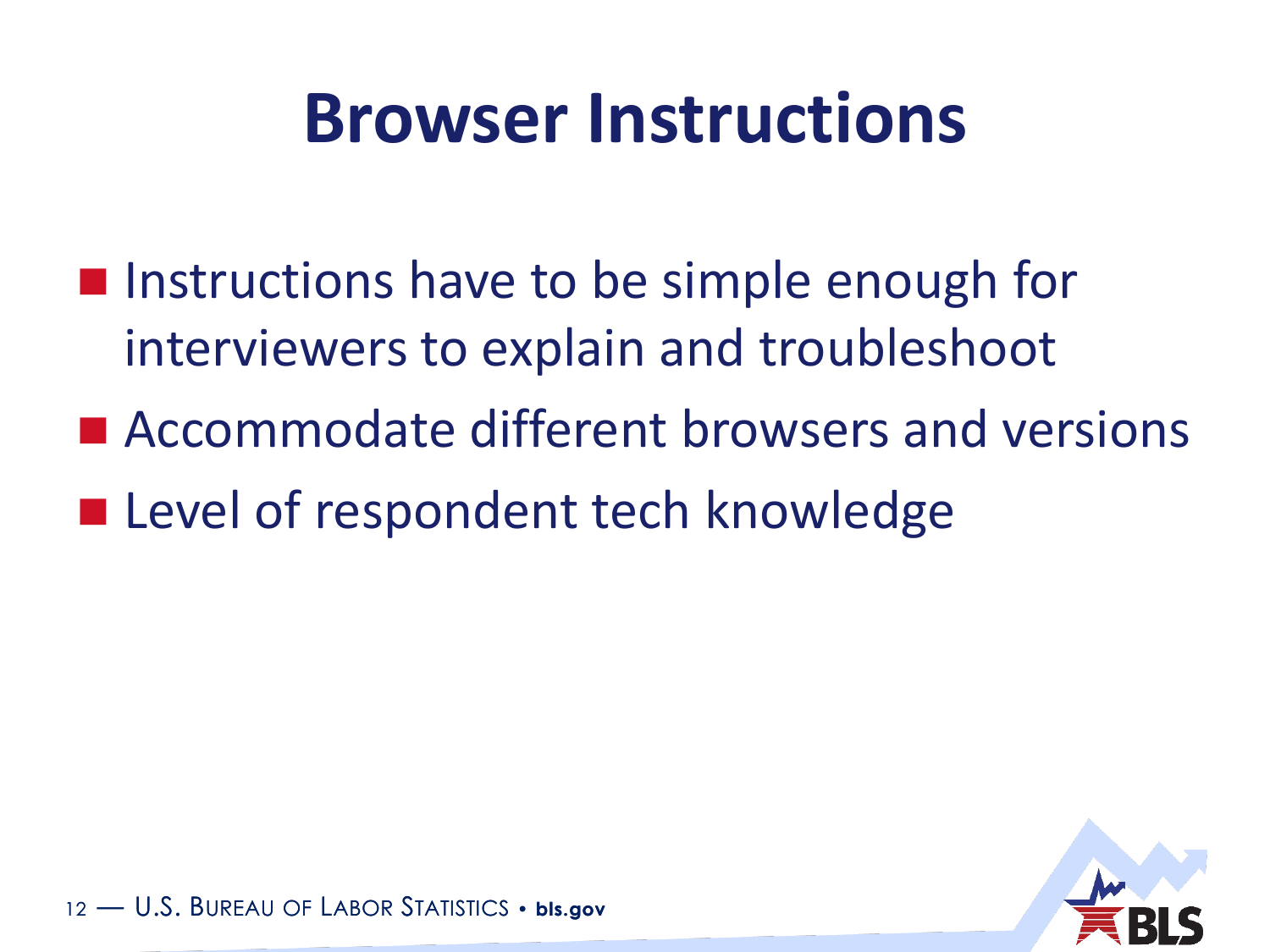#### **Redefine the**

#### **Task of Electronic Records Collection**

#### ■ Acknowledge that:

- **Electronic records can be difficult to collect**
- Primary records would provide superfluous detail for many expenses
- ▶ Using a record (electronic or not) for every expense would take a lot of interview time

#### Simplify the task:

Encourage secondary records for most expenses; select only a handful for which primary records would greatly increase data quality

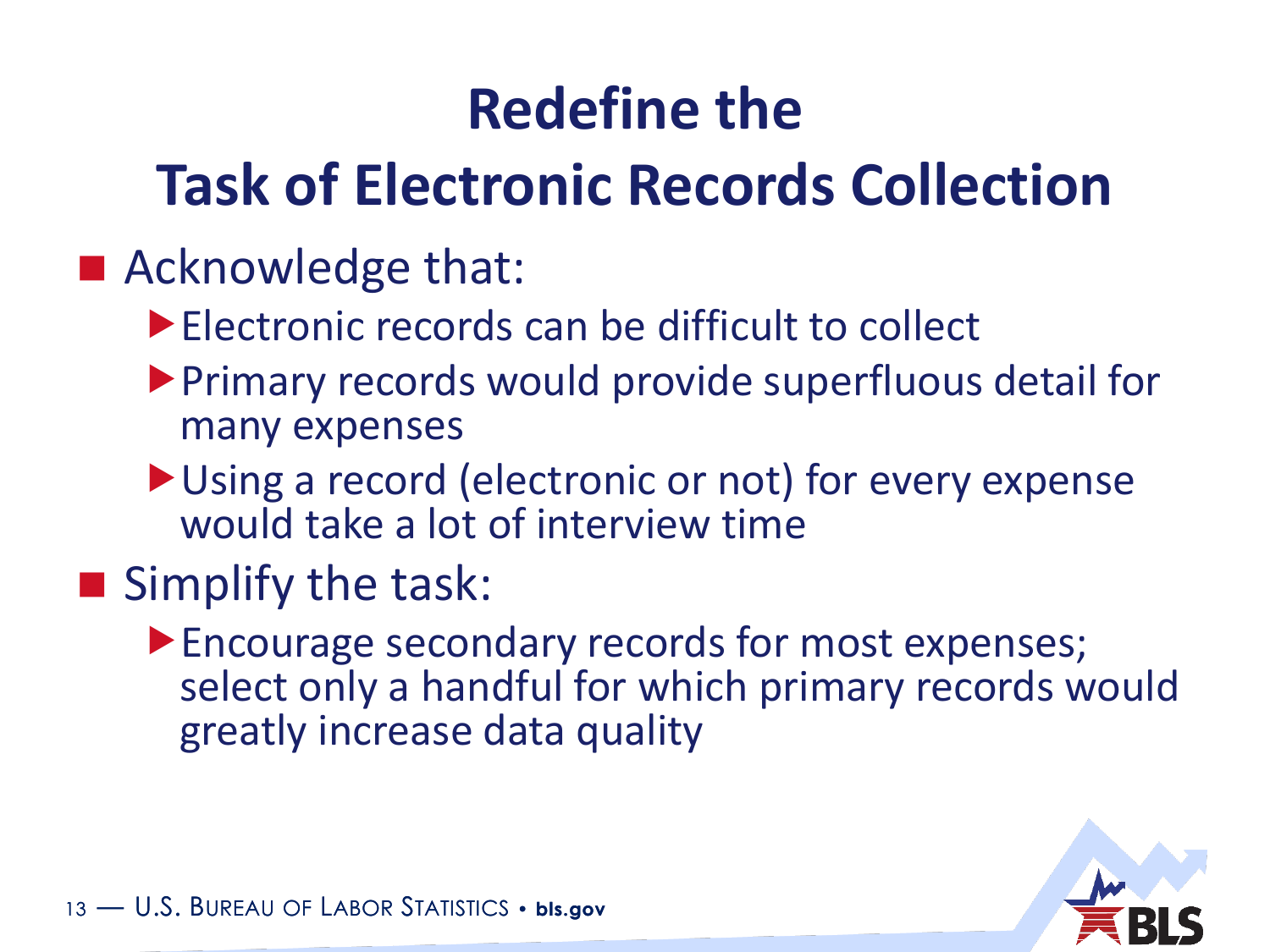#### **Redefine the**

#### **Use of Electronic Records in the Interview**

- Accurate source of expenditure information
	- Secondary records may not have the detail
- Memory cue for forgotten expenditures
	- Secondary records can provide potentially good coverage of a household's expenses

■ Relying on both electronic and paper for the foreseeable future

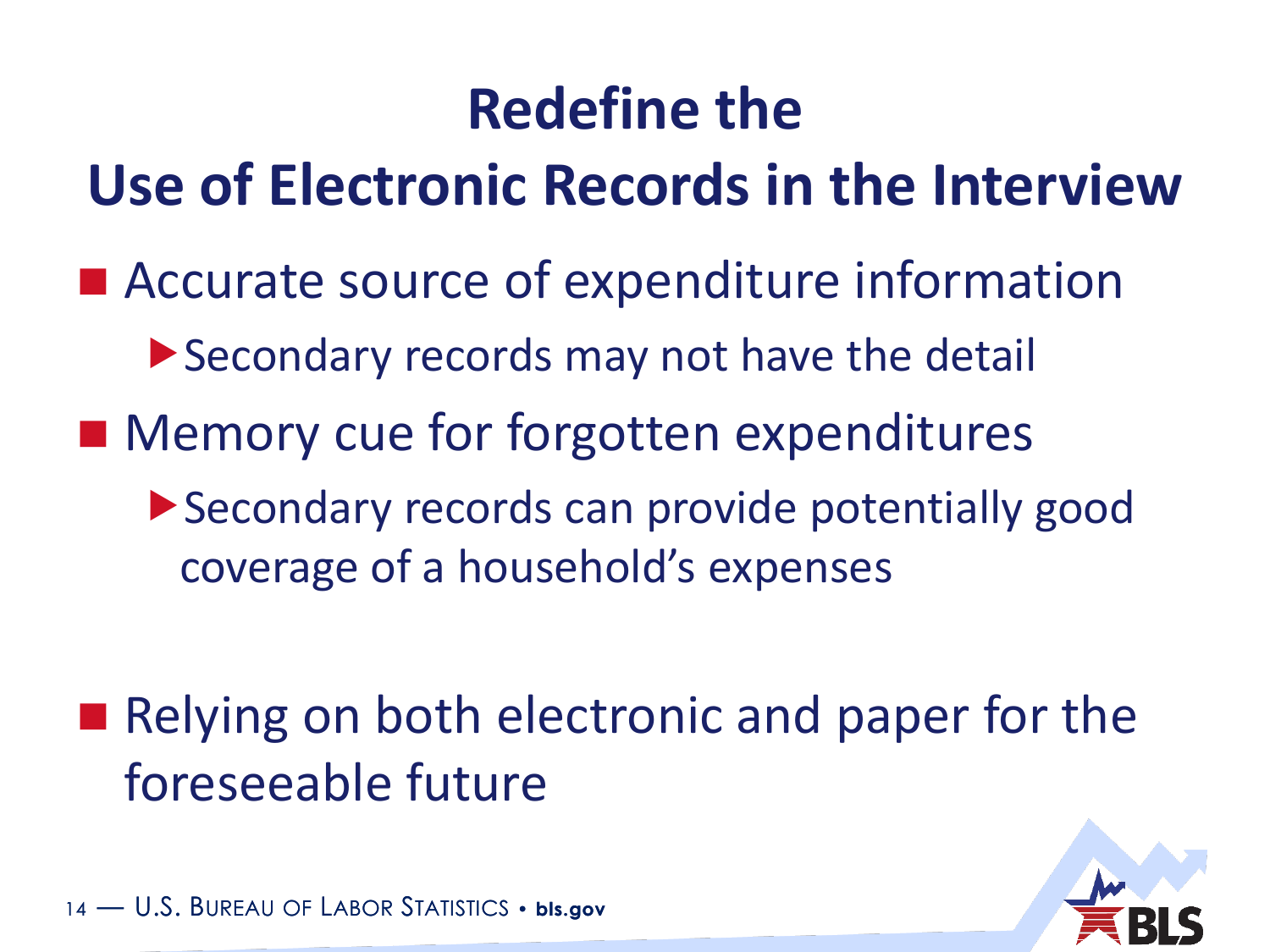### **Future Challenges for Record Use**

- Use of secondary records during the interview
- Organization of records
- Reducing amount of interview time required to use records
- **Incomplete records collection**